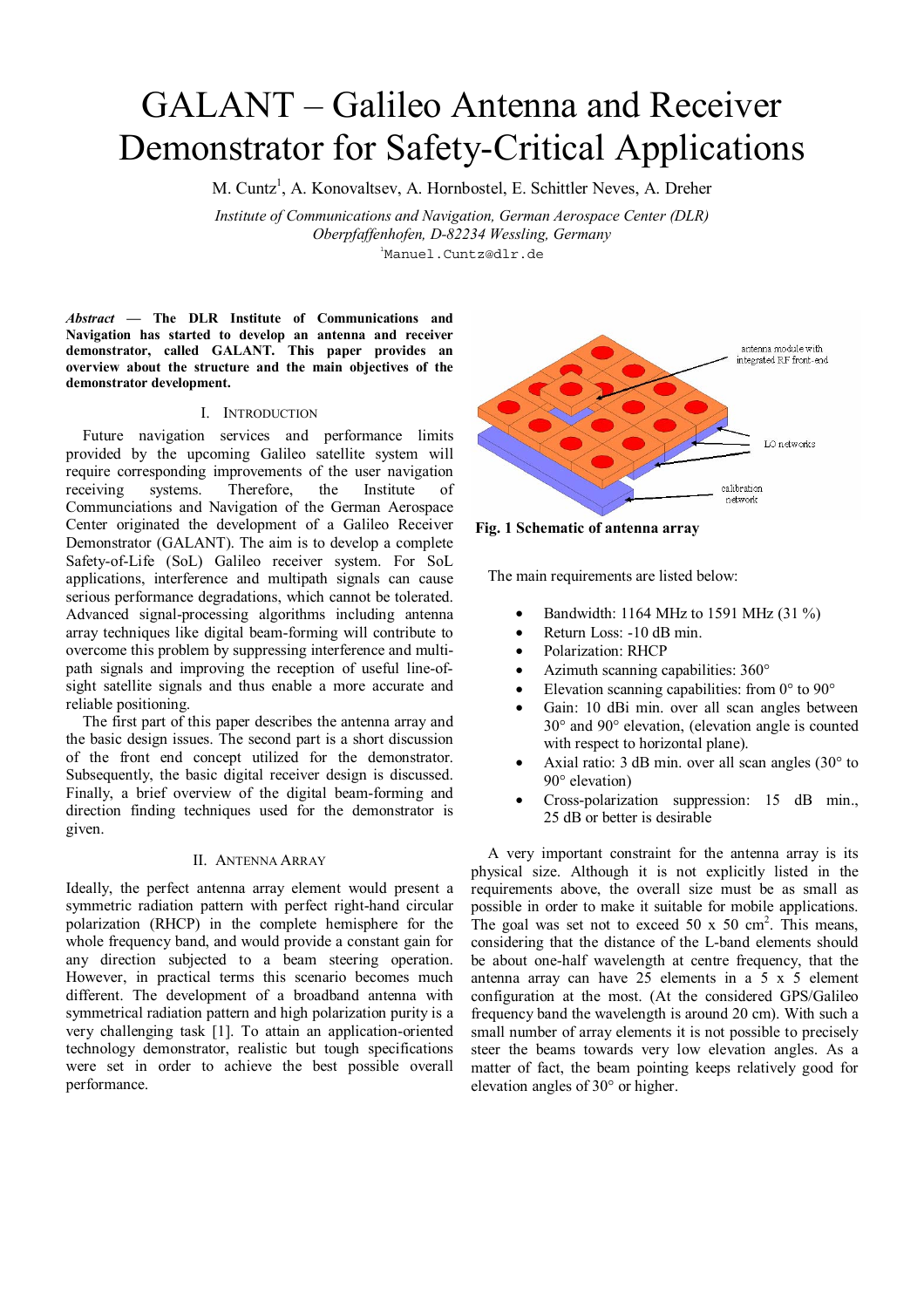For lower elevation angles, the incoming signals must be received by a portion of the radiation beam which does not point in the direction of maximum gain. In this case the reception characteristics will degrade as the elevation angle becomes smaller. In [2], a performance comparison between two antenna arrays, one having 4 x 4 elements and the other 5 x 5 elements was made and it was found that for small elevation angles there are no significant differences. Therefore, an antenna array of 4 x 4 elements was chosen because it is smaller, its number of elements is more suitable for digital signal processing and its radiation properties are nearly as good as that of a 5 x 5 array.

The antenna array is planned to be completely modular. Fig. 1 illustrates this concept by showing in a very simplified way the antenna modules and the local oscillator (LO) modules. Taking into account that each single antenna module measures 95 mm x 95 mm, the total size of the array surface is 38 cm x 38 cm.

### III. RECEIVER FRONT END

A splitter separates the received, pre-amplified signal of each antenna element into three parts E5, E6 and E1 of which each is processed by a different front end (Fig. 2).

## *A. RF stage*

The first part of each front end is a RF band-pass filter in order to suppress the out-of-band signals. Subsequently the signals are amplified by two RF amplifiers before they are down converted to IF.

### *B. IF Stage*

By the mixing process the frequencies symmetrical to the local oscillator frequency (LO) are transformed to IF. Although the unwanted frequency bands are suppressed by the RF band-pass filter, a strong interferer might still have an intense impact. Therefore, the downconversion of the GALANT front end is done by image-reject mixers which suppress the mirror frequencies by more than 35 dB, i.e. with an out-of-band attenuation by the filters of more than 55 dB, overall, these unwanted images are suppressed by more than 90 dB.

After the analog down conversion the signal is amplified by a variable-gain amplifier before entering the anti-aliasing low-pass filter. An automatic gain control is used to compensate the temperature drift of the amplifiers and to cope with in-band interferers.

The anti-aliasing filter is carefully designed to keep the differential group delay, insertion loss and in-band ripple as low as possible and to achieve a difference between pass band and stop band of more than 40 dB to prevent aliasing.

## *C. Analog to digital conversion*

The analog-to-digital conversion is performed by a standard low-pass sampling approach. The sampling frequency is set to  $f_s = 4*f_{IF}$ . This simplifies the I/Qdemodulation in the digital domain and gives sufficient spectral distance for a feasible anti-aliasing filter.

The analog IF-data are digitised with 12 bit resolution and 250 MSPS. Afterwards the digital data is transferred to the digital receiver board via a LVDS interface. The 12 bit resolution provides a high dynamic in order to cope with the relatively high power of potential interferers compared to the Galileo/GPS signals.

## IV.DIGITAL RECEIVER

The digital receiver will perform acquisition and tracking of the navigation signals. For this purpose, the correlations of the received signals with local reference codes for each satellite and each frequency band along with code and carrier tracking loops have to be implemented. Also the digital beamforming will take place here. The idea of GALANT is to perform beam-forming after correlation, the correlation has to be done for each antenna element. Hence, the total number of correlators is the product of the required correlators for a single antenna channel multiplied with the number of antenna elements *M*



**Fig. 2 Block diagram of the receiver architecture**